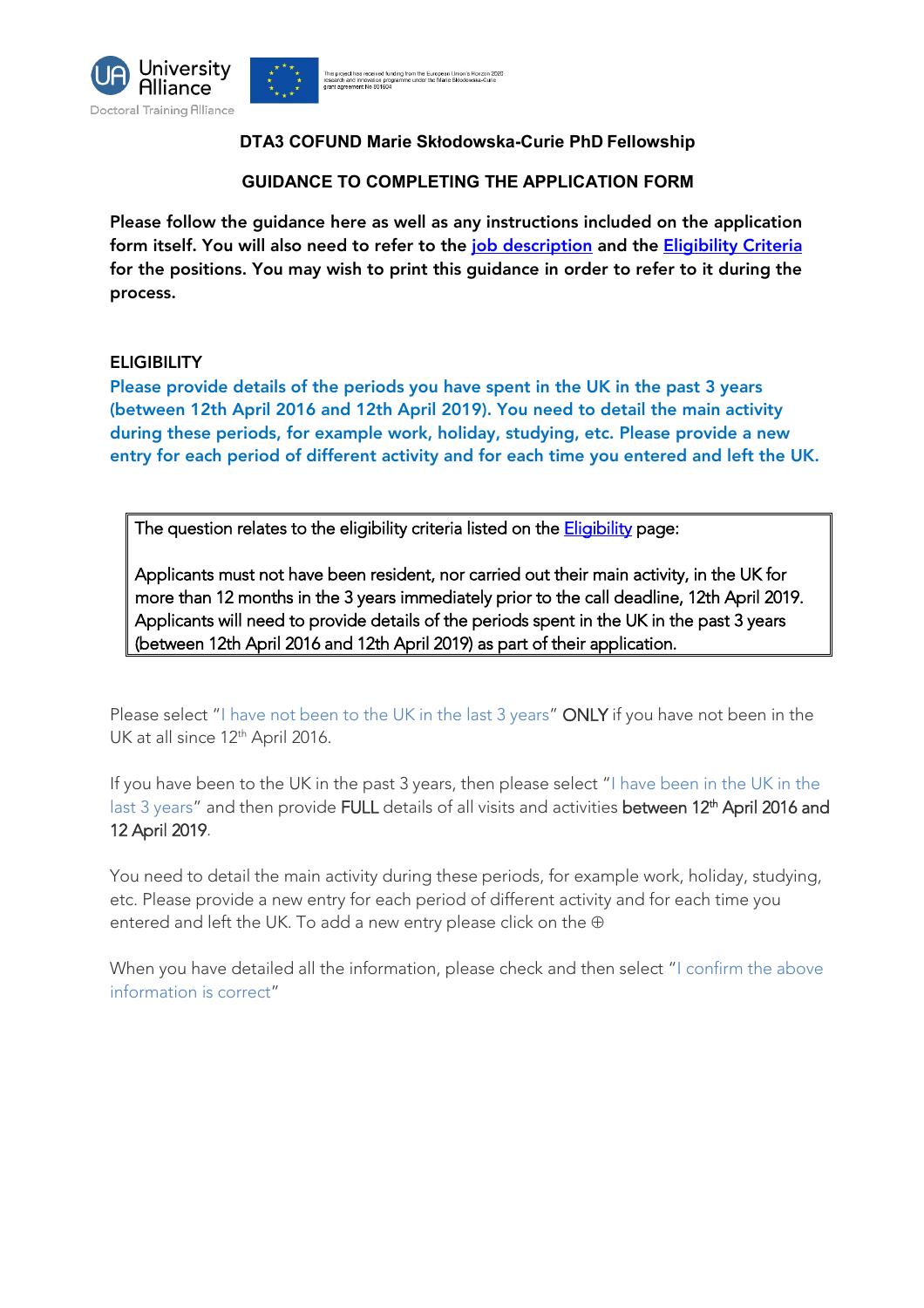### Can you confirm the right to work in the UK or ability to secure a valid visa, if required, from UK Visas and Immigration?

The question relates to the eligibility criteria listed on the **Eligibility** page:

Successful candidates will be offered a contract of employment that will be conditional upon satisfactory references, the fulfilment of any conditions specified in the offer of a place on a PhD programme, and confirmation of the candidate's right to work in the UK or ability to secure a valid visa, if required, from UK Visas and Immigration. Please note that as DTA3/COFUND PhD Fellows will be employees of the host university, a student visa (Tier 4) would NOT be counted as a valid visa.

Please select from the following options

- I am an EU Citizen and have the right to work in the UK
- I currently hold a valid visa
- I do not hold a valid visa

If you select "I currently hold a valid visa" you will be asked to "State which visa you currently hold" it is essential that you only select this option IF you do currently hold a valid visa, the Immigration Act 2014 requires employers to check documents to establish a person's eligibility to work in the UK and complies with any restrictions. Under the Act, employers are required to check candidate's eligibility to work in the UK before starting work.

## PERSONAL DETAILS

Please complete all sections

- Title
- Name
- **Address**
- Contact phone number. Please include dialing code
- Email
- Gender
- Country of birth
- **Nationality (select one)**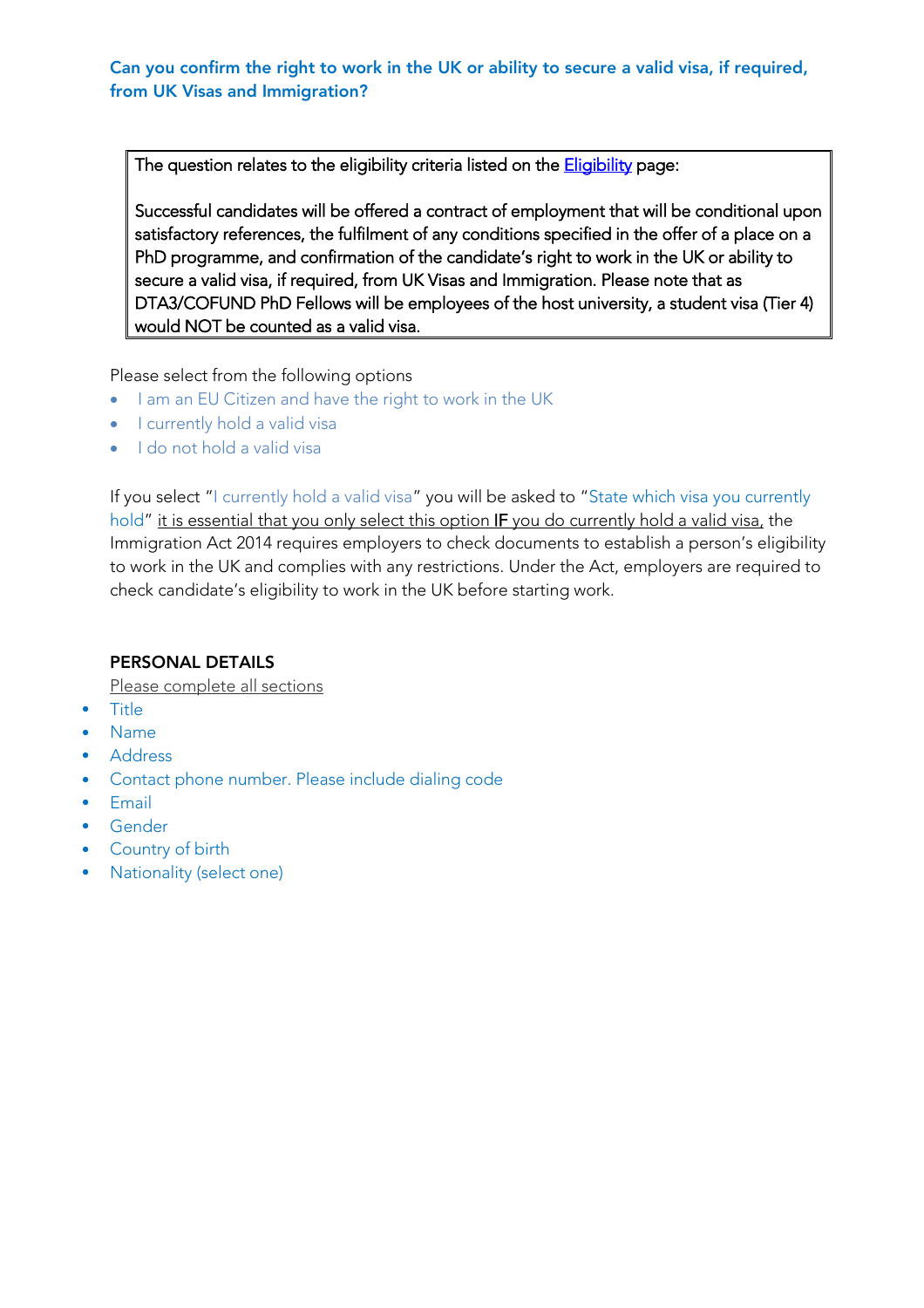• Country of domicile (select one). Please note that applicants must not have been resident, nor carried out their main activity, in the UK for more than 12 months in the 3 years immediately prior to the call deadline, this date is 12th April 2019.

## Save and Continue Later

It is possible to save your application to complete at a later time. You will be provided a link.

If you do not save, any information you have completed will be lost.



**DTA3 COFUND Marie Skłodowska-Curie PhD Fellowship**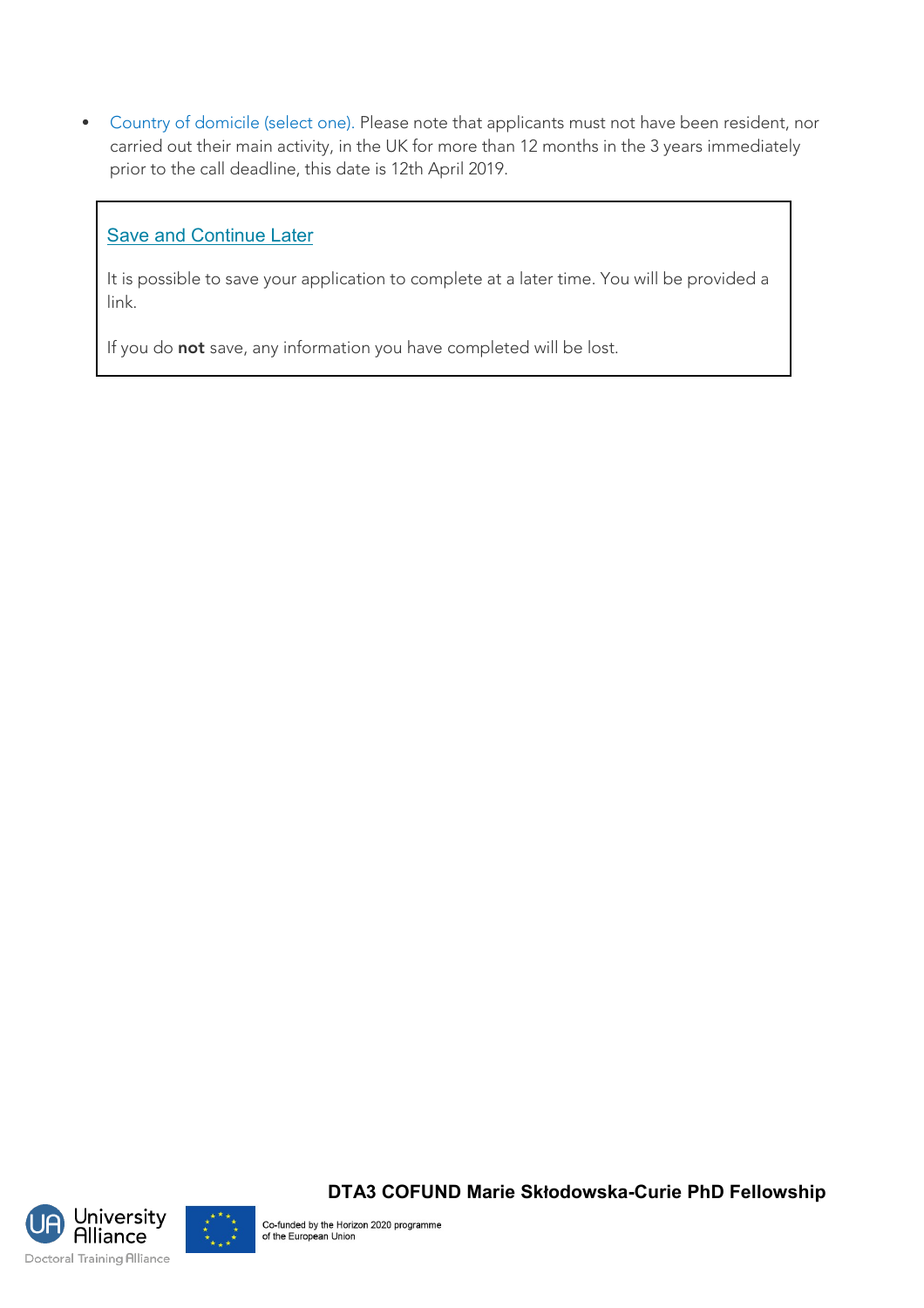## EDUCATION AND EXPERIENCE

### Secondary School education

Enter details of secondary school (high school) attendance.

- Name of Institution
- Years Attended
- Subject
- Qualification Received

You will need to 'add entry' for each institution attended. To add a new entry please click on the ⊕

#### Higher education

You are asked to provide details of all Higher Education courses that you have taken in the past or which you are currently studying. If you have studied outside of the UK, you will need as part of the selection process to provide a transcript translated into English, where necessary, as well as copies of the originals. If you are still studying or are waiting for your mark / grade, please indicate this by completing the date obtained or expected field.

Enter details of higher education attendance.

- Name of Institution
- Country
- Years Attended
- Qualification Received
- Subject
- Grade
- Date obtained or expected
- Any further information

You will need to 'add entry' for each institution attended or qualification received. To add a new entry please click on the ⊕

Please upload relevant academic transcripts, certificates, degree, masters certification etc. If you are awaiting a grade, please provide evidence of an expected grade from your current institution.

### Professional Qualification / Membership

Enter details of any professional qualifications or memberships

- Name of Body
- Provide details

You will need to 'add entry' for each institution attended or qualification received. To add a new entry please click on the ⊕





**DTA3 COFUND Marie Skłodowska-Curie PhD Fellowship**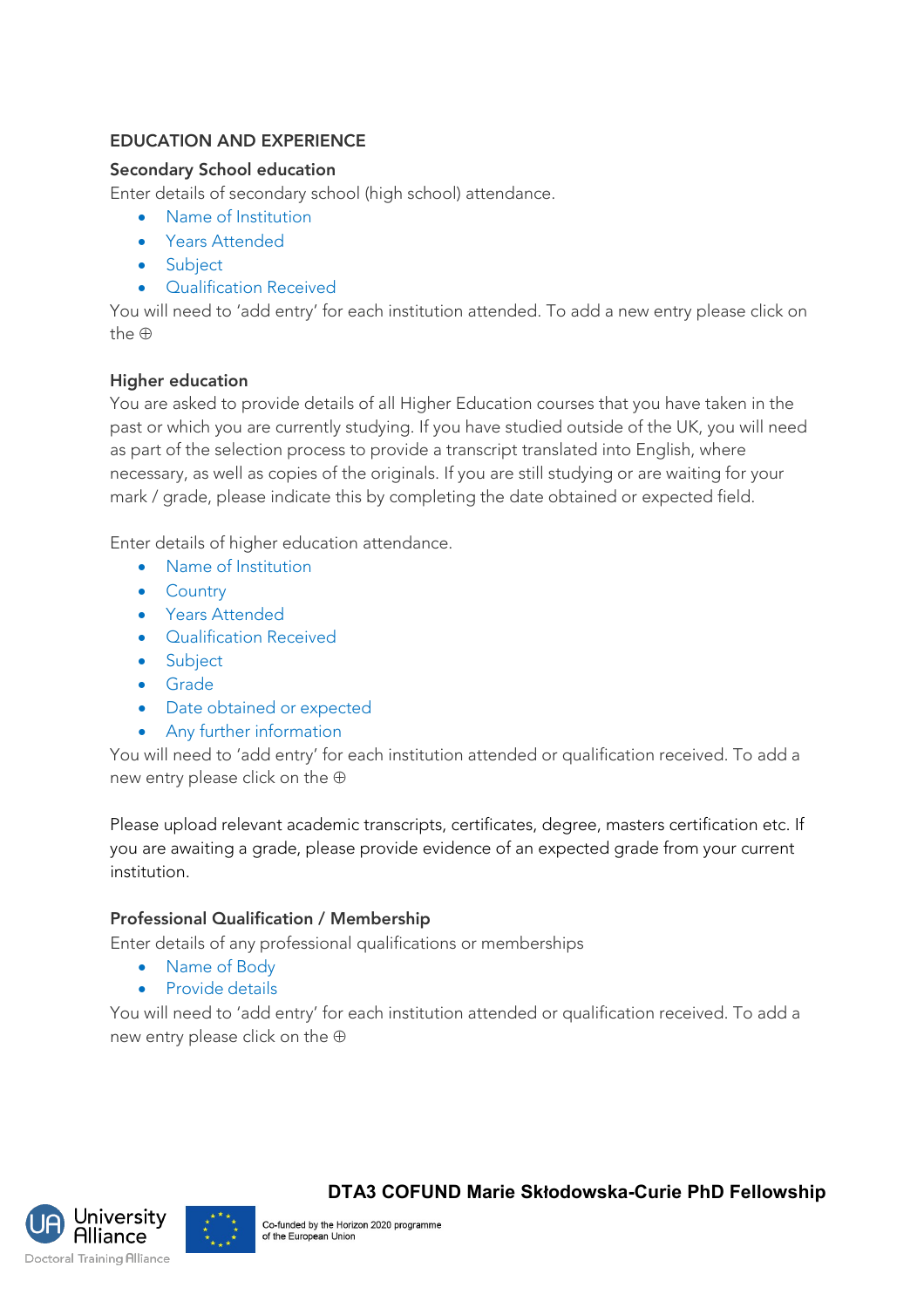## **Training**

Enter details of any relevant training undertaken

- Name
- Details

You will need to 'add entry' for each training undertaken. To add a new entry please click on the ⊕

## Proof of English Proficiency

For those whose first language is not English and/or if from a country where it is not the majority spoken language as recognised by UKVI please refer to the job description and/or specific research project for details of any minimum language requirements.

Please upload any certificates and give details about your certification below – (Note: you must upload a document, if English is your first language as detailed above, then please upload a statement confirming this.)

Please give details of your IELTS English Language test scores and dates (as applicable)

### Relevant Experience

Enter details of any relevant work experience in support of your application.

- From (Date)
- To (Date)
- **Position held**
- Employer Name
- Address
- Description

You will need to 'add entry' for each relevant work experience. To add a new entry please click on the ⊕

## Save and Continue Later

It is possible to save your application to complete at a later time. You will be provided a link.

If you do not save, any information you have completed will be lost.



**DTA3 COFUND Marie Skłodowska-Curie PhD Fellowship**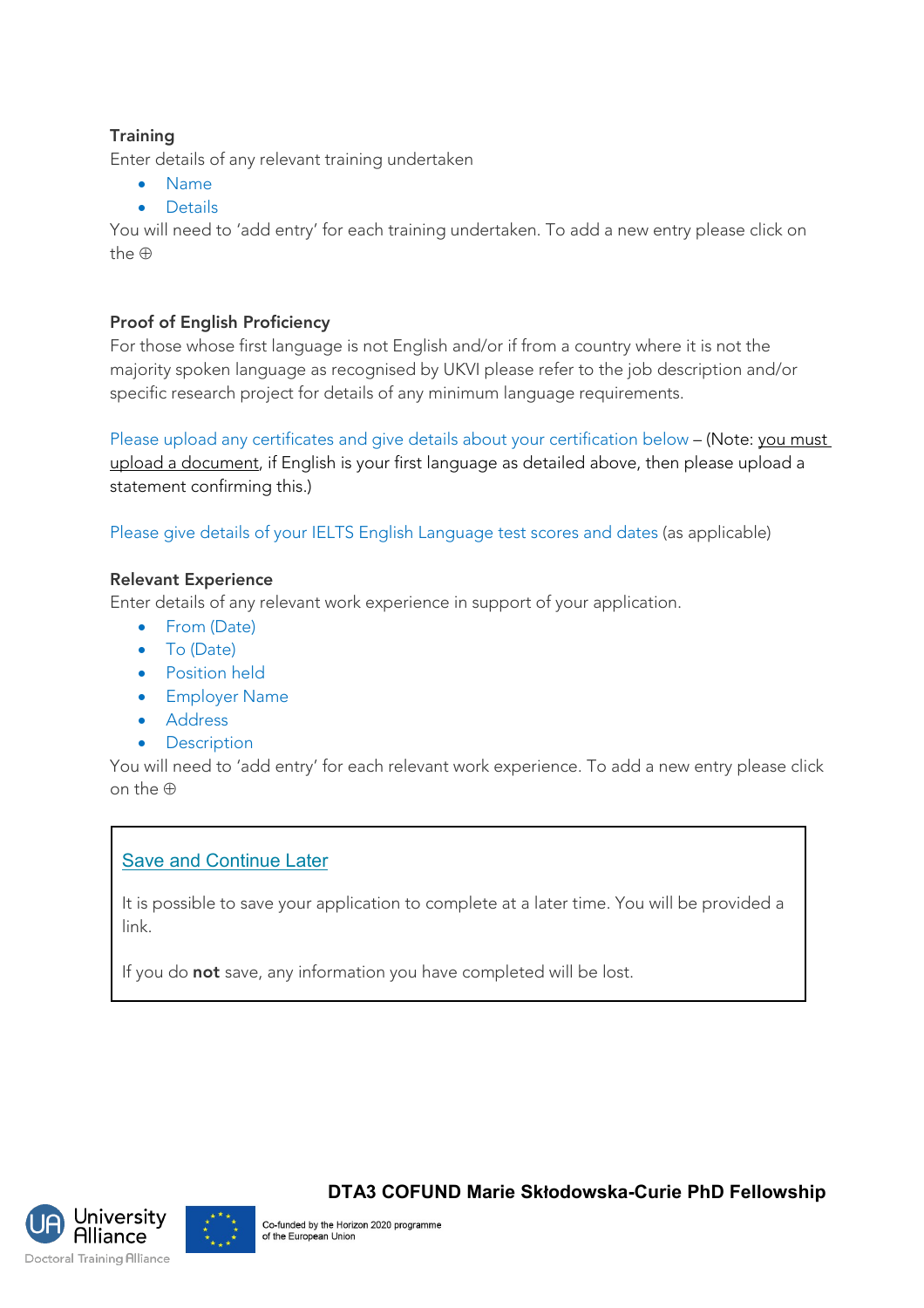#### PROJECT APPLICATION

You need to select the relevant programme for the project(s) you wish to apply for. You can only select one programme.

 $O$  Applied Biosciences $O$  Energy  $O$  Social Policy

For more information see https://unialliance.ac.uk/dta/cofund/programmes-and-projects/

Use the dropdowns below to apply for up to three projects. If you wish to apply for 1 or 2 projects, then please leave additional choices blank.

Choice 1 \*Select the relevant project title. Please note that you may need to scroll to see the entire list.

When selecting the relevant project please note that each project has a unique project code, this code is listed as the first field on the project proforma. Additionally, all projects listed detail the name of the host university, the surname of the first Supervisor and a key word relating to the project. Check that the project you are selecting from the list matches the project proformas details you wish to apply for.

\*Please write your supporting statement in the box below in relation to the project title you have chosen.

\*Please include why this project is of interest to you, how your **educational background and** expertise equip you to conduct the research project and the relevant experience you possess that makes you a suitable candidate for this role. (750 words)

\*Based on the title and description of the project(s) that you are applying for, what would you anticipate to be the main ethical issues that you will need to consider at the commencement of the project?

Please consider what might be the main ethical issues to be aware of in relation to this project. (The sections above marked \* are to be repeated for second and third choice projects where applicable)

Please upload a supporting statement for participation in the **DTA3 COFUND Marie** Skłodowska-Curie PhD Fellowship programme indicating how your own skills and experience make you a suitable candidate for the position (DTA3 COFUND Marie Skłodowska-Curie PhD Fellowship).

You are applying for a salaried position – outlined in the job description - at a university and successful candidates will be expected to abide by all terms and conditions of employment. Please refer to the person specification and be sure to address all points.

This supporting statement differs from the statement requested above which is projectspecific. This statement will accompany your application for all project choices.





**DTA3 COFUND Marie Skłodowska-Curie PhD Fellowship**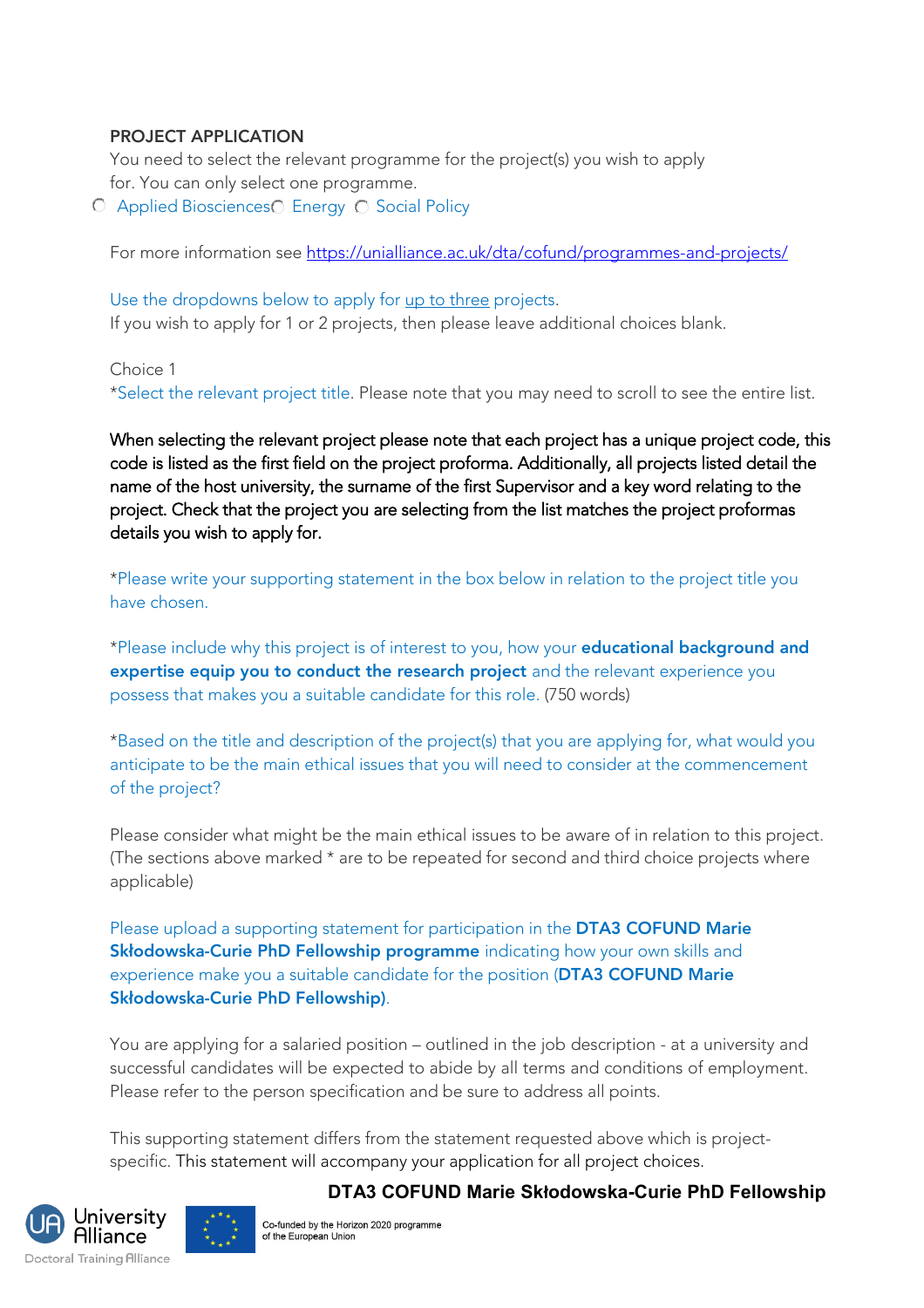Please attach your CV. This statement will accompany your application for all project choices. Please give details about past research experience including postgraduate and undergraduate student projects. This information will accompany your application for all project choices.

### Referees

You will need to provide the names and addresses of at least three referees. Please note that referees will only be contacted following the interview stage and not before.

Enter details of referees that can be contacted in support of your application for the post. They should be able to comment in detail on your ability to cope with the academic demands of the programme for which you are applying.

Always ask permission from the referee before providing their details.

- Name
- Email
- Address (include University name)
- Phone number
- Relationship
- Time known

You will need to 'add entry' for each referee. To add a new entry please click on the ⊕

# Save and Continue Later

It is possible to save your application to complete at a later time. You will be provided a link.

If you do not save, any information you have completed will be lost.



**DTA3 COFUND Marie Skłodowska-Curie PhD Fellowship**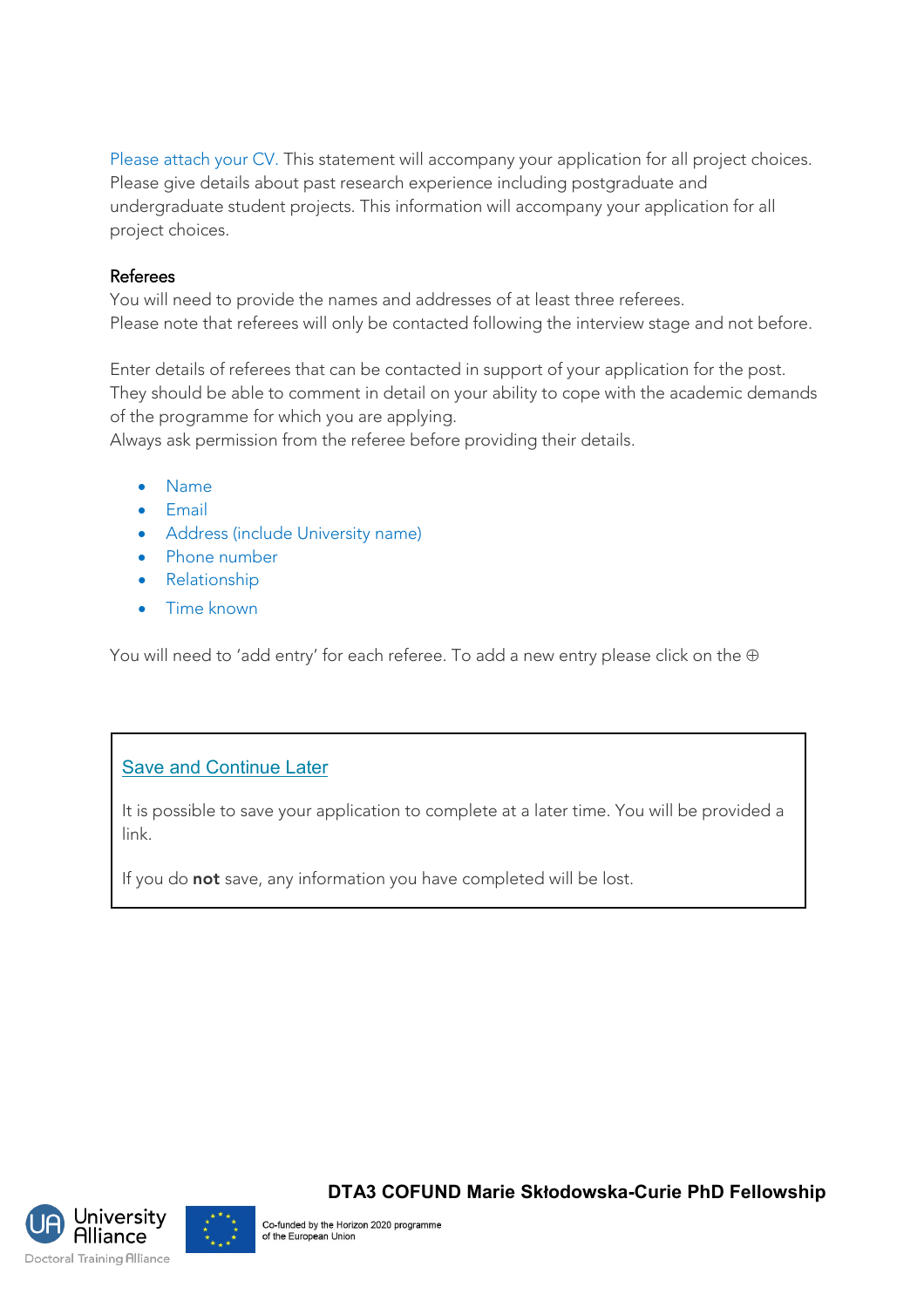#### Feedback and Consent

Please let us know how you heard about the DTA3 / COFUND opportunity.

Please tick the box to give your consent for your data to be processed as outlined.

#### Disability Confident

Do you wish to declare a disability and be considered under the Disability Confident or equivalent scheme? Please note this information will be provided to the selection panel.

Please indicate whether you wish to declare a disability and be considered under the Disability Confident or equivalent Scheme.

#### Disclosure of criminal convictions

Please give details of any unspent criminal convictions you have. You will also need to declare spent criminal convictions, pending charges/current police investigations, bind overs, warnings and cautions or reprimands.

The information you provide will be treated as strictly confidential and will be considered only in relation to the job for which you are applying.

Click 'Add Entry' to enter details as relevant

- Offence
- Date of conviction
- Sentence

Click 'Submit' when complete.

You will need to 'add entry' as relevant.

#### **Certification**

Please confirm that all the information you have included in this application form, and any attached documents is correct

## Save and Continue Later

It is possible to save your application to complete at a later time. You will be provided a link.

If you do not save, any information you have completed will be lost.



**DTA3 COFUND Marie Skłodowska-Curie PhD Fellowship**